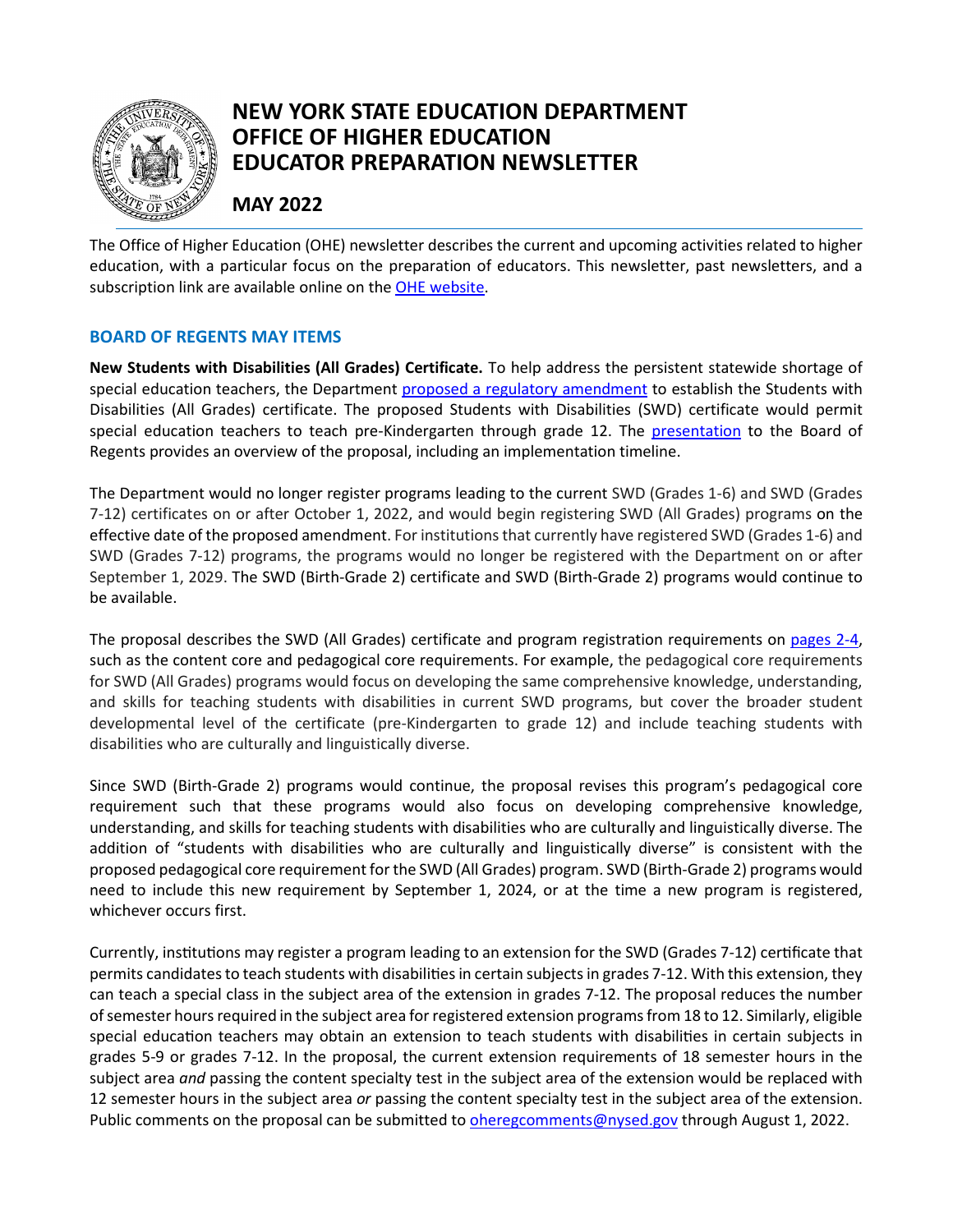**Business and Marketing Content Specialty Test Safety Net.** It is anticipated that the revised Business and Marketing Content Specialty Test (CST) will become operational in September 2022. The Department [proposed a regulatory amendment](https://www.regents.nysed.gov/common/regents/files/522hed1.pdf) to create a safety net for the revised CST that allows candidates to take either the revised CST or the predecessor CST in Business and Marketing for one year after the revised CST becomes operational. The test framework and study guide for the revised CST are available on the [NYSTCE website](http://www.nystce.nesinc.com/TestView.aspx?f=HTML_FRAG/NY168_PrepMaterials.html) for candidates and teacher preparation programs to assist in preparing for the revised test.

#### **DIRECTOR , COLLEGE & UNIVERSITY EVALUATION POSITION OPENING**

The New York State Education Department is currently searching for the Director, College & University Evaluation in the [Office of College and University Evaluation.](http://www.nysed.gov/college-university-evaluation) Information about the position and how to apply for it is available on the **Employment** [Opportunities webpage.](http://www.nysed.gov/hr/employment/director-college-university-evaluation-1652367621)

### **TEACHER PERFORMANCE ASSESSMENT SUBMISSION PROCESS**

New York State registered teacher preparation programs are required to integrate a teacher performance [assessment](https://www.regents.nysed.gov/common/regents/files/422brca6.pdf) into the student teaching, practicum, or similar clinical experience (e.g., residency, mentored inservice component) by September 1, 2023. Programs have the flexibility to develop or choose a teacher performance assessment that meets their local interests and needs. This assessment would be designed to promote the professional growth of candidates who are seeking their first Initial teaching certificate, and would need to meet the criteria in the following definition.

• **Teacher performance assessment** means a multi-measure assessment where candidates demonstrate the pedagogical knowledge and skills identified in the New York State Teaching Standards, which align with the four principles of the New York State Culturally Responsive-Sustaining Education Framework, and their content knowledge and skill in teaching to the State learning standards in the grade band and subject area of a certificate sought.

By September 1, 2023, institutions would submit the following documents to the Office of College and University Evaluation (OCUE) to demonstrate that they meet the teacher performance assessment requirement. Additional information about this requirement is available on th[e FAQ webpage.](http://www.highered.nysed.gov/tcert/certificate/tpa-proposal-faqs.html)

- **Assurance Form**. NYSED will be creating a form on which institutions will attest that the teacher performance assessments for all programs leading to a first Initial certificate meet the criteria in the definition of a teacher performance assessment. The assurance form will be posted on the [OCUE](http://www.nysed.gov/college-university-evaluation)  [website](http://www.nysed.gov/college-university-evaluation) by July 1, 2022.
- **Teacher Performance Assessments.** Each institution will submit no more than four total TPAs to OCUE to serve as representative samples, with one TPA for each program developmental level that is offered at the institution (early childhood, childhood, adolescence, and/or all grades). In addition:
	- $\circ$  The institution's OCUE-identified CEO or designee would send the TPAs in a single email. TPAs from SUNY and CUNY System institutions must be submitted to OCUE by the System Administration. Contact the System Administration for information concerning relevant TPA submission requirements.
	- o The TPAs would be sent, along with the assurance form, to OCUE at [ocueedapps@nysed.gov.](mailto:ocueedapps@nysed.gov)
	- o Please note that, while NYSED will not be approving or disapproving TPAs, staff will be reviewing each TPA and may follow-up with programs for clarification.
	- $\circ$  Institutions need to maintain documentation related to their TPAs and make them available upon request by NYSED.